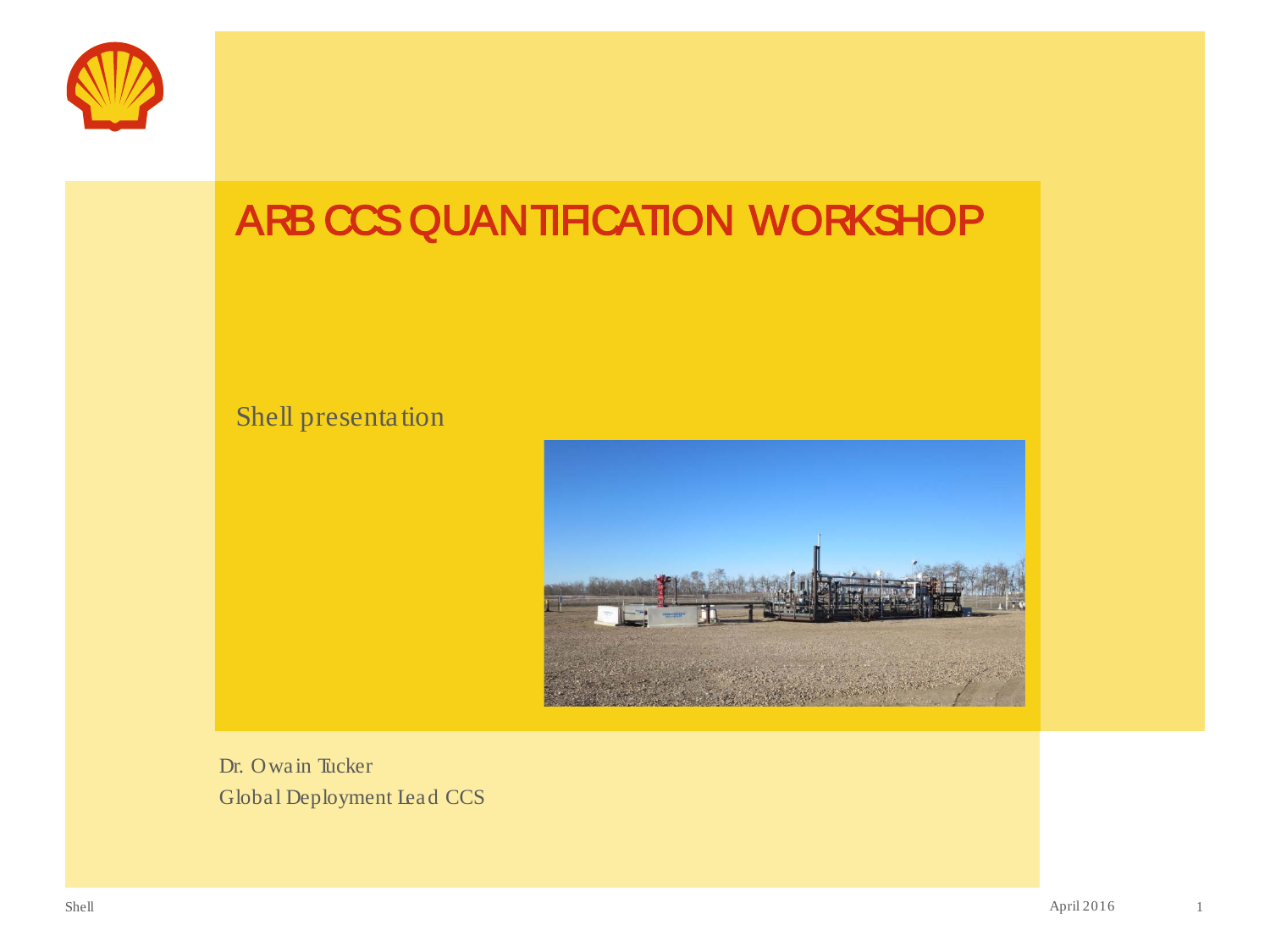### DEFINITIONS & CAUTIONARY NOTE

Reserves: Our use of the term "reserves" in this presentation means SEC proved oil and gas reserves.

Resources: Our use of the term "resources" in this presentation includes quantities of oil and gas not yet classified as SEC proved oil and gas reserves. Resources are consistent with the Society of Petroleum Engineers 2P and 2C definitions.

Organic: Our use of the term Organic includes SEC proved oil and gas reserves excluding changes resulting from acquisitions, divestments and year-average pricing impact.

Shales: Our use of the term 'shales' refers to tight, shale and coal bed methane oil and gas acreage.

The companies in which Royal Dutch Shell plc directly and indirectly owns investments are separate entities. In this document "Shell", "Shell group" and "Royal Dutch Shell" are sometimes used for convenience where references are made to Royal Dutch Shell plc and its subsidiaries in general. Likewise, the words "we", "us" and "our" are also used to refer to subsidiaries in general or to those who work for them. These expressions are also used where no useful purpose is served by identifying the particular company or companies. "Subsidiaries", "Shell subsidiaries" and "Shell companies" as used in this document refer to companies over which Royal Dutch Shell plc either directly or indirectly has control. Companies over which Shell has joint control are generally referred to as "joint ventures" and companies over which Shell has significant influence but neither control nor joint control are referred to as "associates". The term "Shell interest" is used for convenience to indicate the direct and/ or indirect ownership interest held by Shell in a venture, partnership or company, after exclusion of all third-party interest.

This presentation contains forward-looking statements concerning the financial condition, results of operations and businesses of Royal Dutch Shell. All statements other than statements of historical fact are, or may be deemed to be, forward-looking statements. Forward-looking statements are statements of future expectations that are based on management's current expectations and assumptions and involve known and unknown risks and uncertainties that could cause actual results, performance or events to differ materially from those expressed or implied in these statements. Forward-looking statements include, among other things, statements concerning the potential exposure of Royal Dutch Shell to market risks and statements expressing management's expectations, beliefs, estimates, forecasts, projections and assumptions. These forward-looking statements are identified by their use of terms and phrases such as "anticipate", "believe", "could", "estimate", "expect", "intend", "may", "plan", "objectives", ''outlook'', ''probably'', ''project'', ''will'', ''seek'', ''target'', ''risks'', ''goals'', ''should'' and similar terms and phrases. There are a number of factors that could affect the future operations of Royal Dutch Shell and could cause those results to differ materially from those expressed in the forward-looking statements included in this presentation, including (without limitation): (a) price fluctuations in crude oil and natural gas; (b) changes in demand for Shell's products; (c) currency fluctuations; (d) drilling and production results; (e) reserves estimates; (f) loss of market share and industry competition; (g) environmental and physical risks; (h) risks associated with the identification of suitable potential acquisition properties and targets, and successful negotiation and completion of such transactions; (i) the risk of doing business in developing countries and countries subject to international sanctions; (j) legislative, fiscal and regulatory developments including potential litigation and regulatory measures as a result of climate changes; (k) economic and financial market conditions in various countries and regions; (l) political risks, including the risks of expropriation and renegotiation of the terms of contracts with governmental entities, delays or advancements in the approval of projects and delays in the reimbursement for shared costs; and (m) changes in trading conditions. All forward-looking statements contained in this presentation are expressly qualified in their entirety by the cautionary statements contained or referred to in this section. Readers should not place undue reliance on forward-looking statements. Additional factors that may affect future results are contained in Royal Dutch Shell's 20-F for the year ended 31 December, 2015 (available at www.shell.com/ investor and www.sec.gov). These factors also should be considered by the reader. Each forward-looking statement speaks only as of the date of this presentation, 5 April, 2016. Neither Royal Dutch Shell nor any of its subsidiaries undertake any obligation to publicly update or revise any forward-looking statement as a result of new information, future events or other information. In light of these risks, results could differ materially from those stated, implied or inferred from the forward-looking statements contained in this presentation. There can be no assurance that dividend payments will match or exceed those set out in this presentation in the future, or that they will be made at all.

We use certain terms in this presentation, such as discovery potential, that the United States Securities and Exchange Commission (SEC) guidelines strictly prohibit us from including in filings with the SEC. U.S. Investors are urged to consider closely the disclosure in our Form 20-F, File No 1-32575, available on the SEC website www.sec.gov. You can also obtain this form from the SEC by calling 1-800-SEC-0330.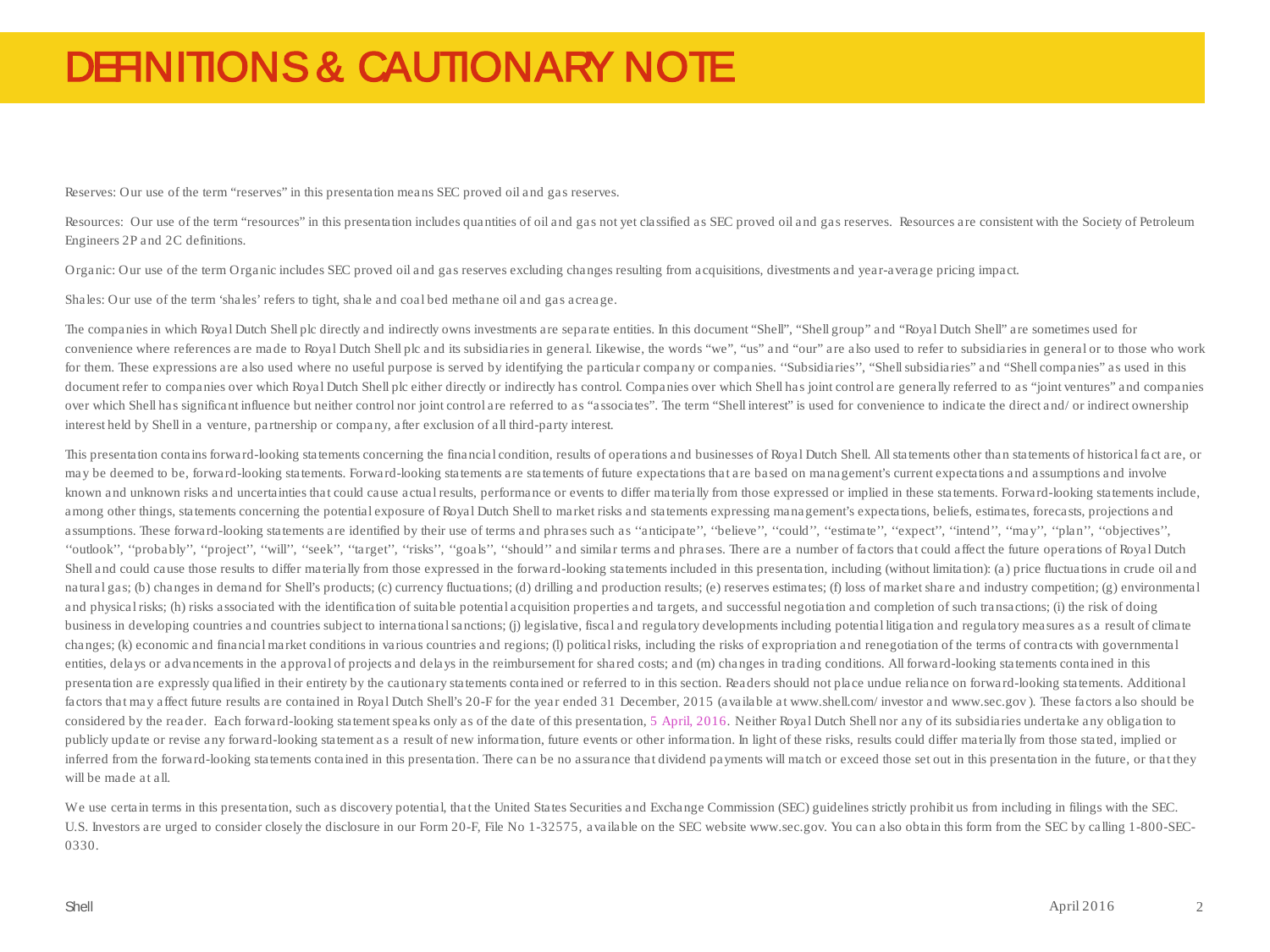# SHELL'S GLOBAL EXPERIENCE IN CCS 1.0

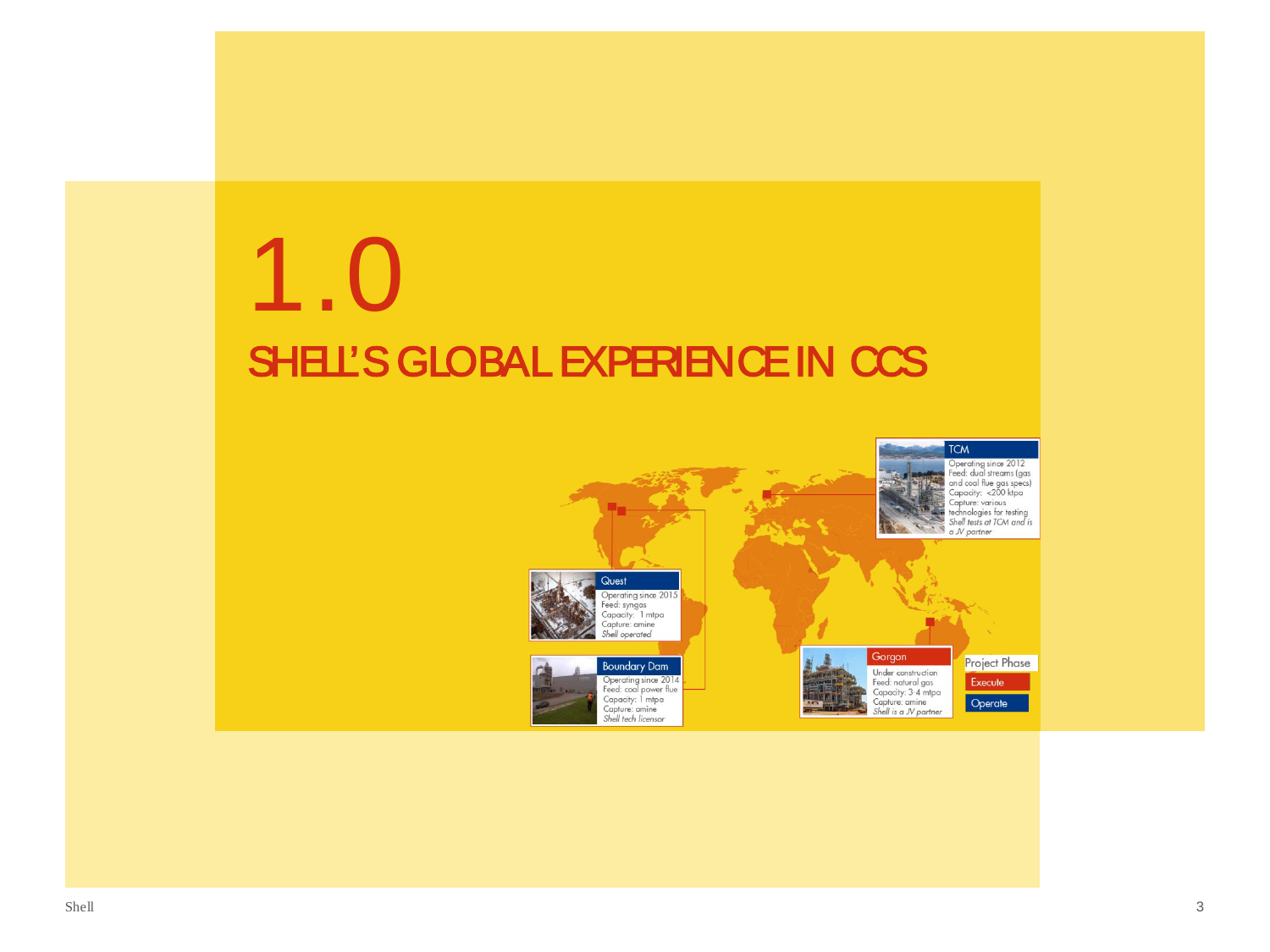# WORKING ON CCS IN MULTIPLE COUNTRIES

#### **OCAP**







- Netherlands,  $CO<sub>2</sub>$  from refinery to greenhouses
- Operating since Summer 2005
- Alberta, Canada, Onshore saline
- CO<sub>2</sub> from hydrogen manufacturing unit
- Injecting since August 2015
- Scotland, UK, Offshore depleted field
- $CO<sub>2</sub>$  from gas turbines
- Permits about to be finalized when support withdrawn

Observation: in all countries with mature regulation, the regulations have the same key components around characterization, MMV and closure



- Europe, Australasia, North
	- America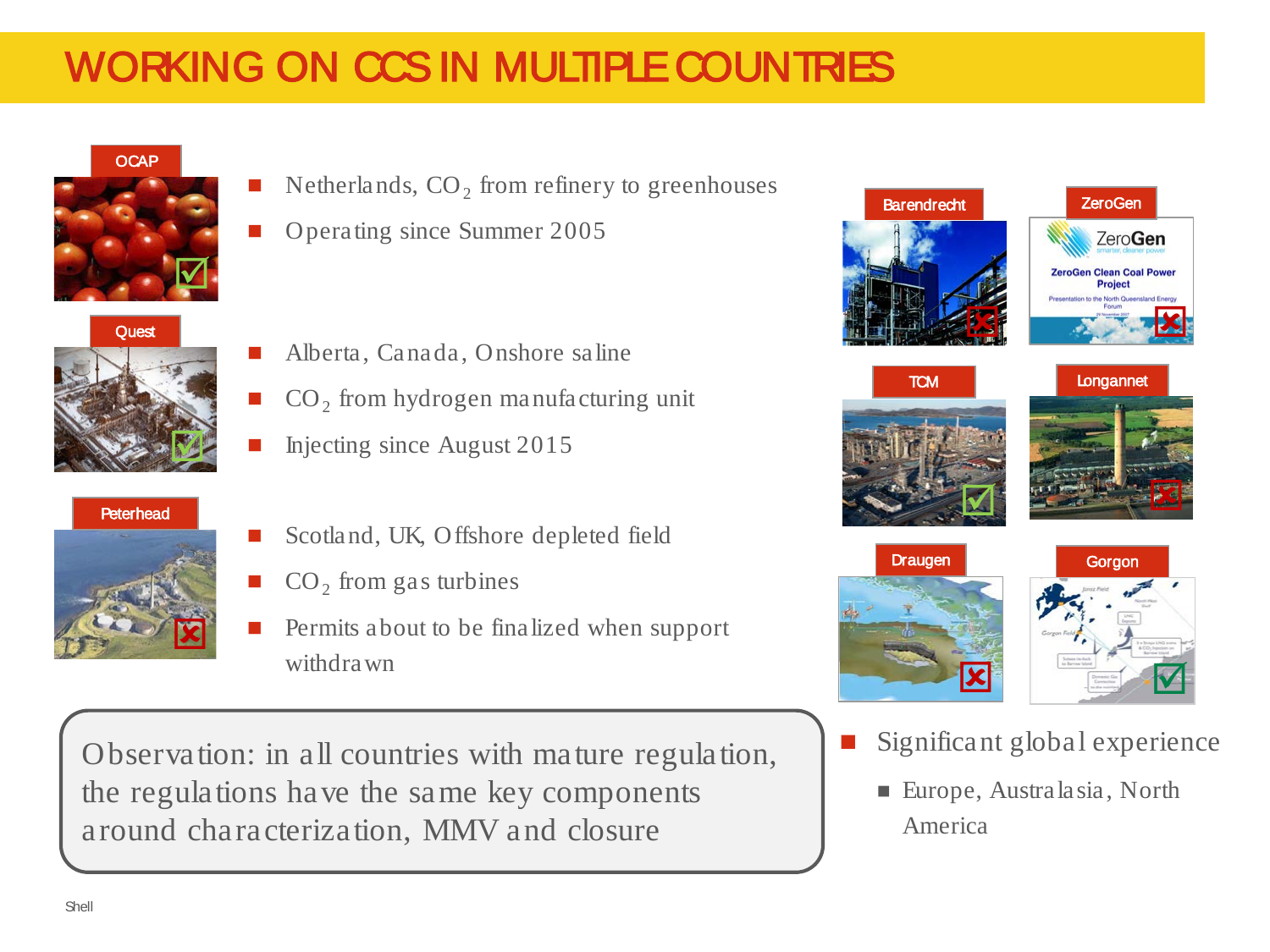## CCS ELEMENTS ARE MATURE AND PROVEN

# **CAPTURE**

- Capture-related technology has been utilised in industry for decades for product decontamination.
- **Most mature technology uses** amine solvents.
- **Emerging capture** technologies build on industrial processes e.g. gas/ solid fluidised beds & membranes.

# **TRANSPORT**

- Decades of  $CO<sub>2</sub>$  enhanced oil recovery (EOR) experience in the US.
- Established pipelines across the US and Europe

# **STORAGE**

- Dedicated  $CO<sub>2</sub>$  storage has been in operation in Norway for nearly 20 years.
- $\blacksquare$  CO<sub>2</sub> EOR with incidental storage started in the 1980s.
- **Many accumulations of natural**  $CO<sub>2</sub>$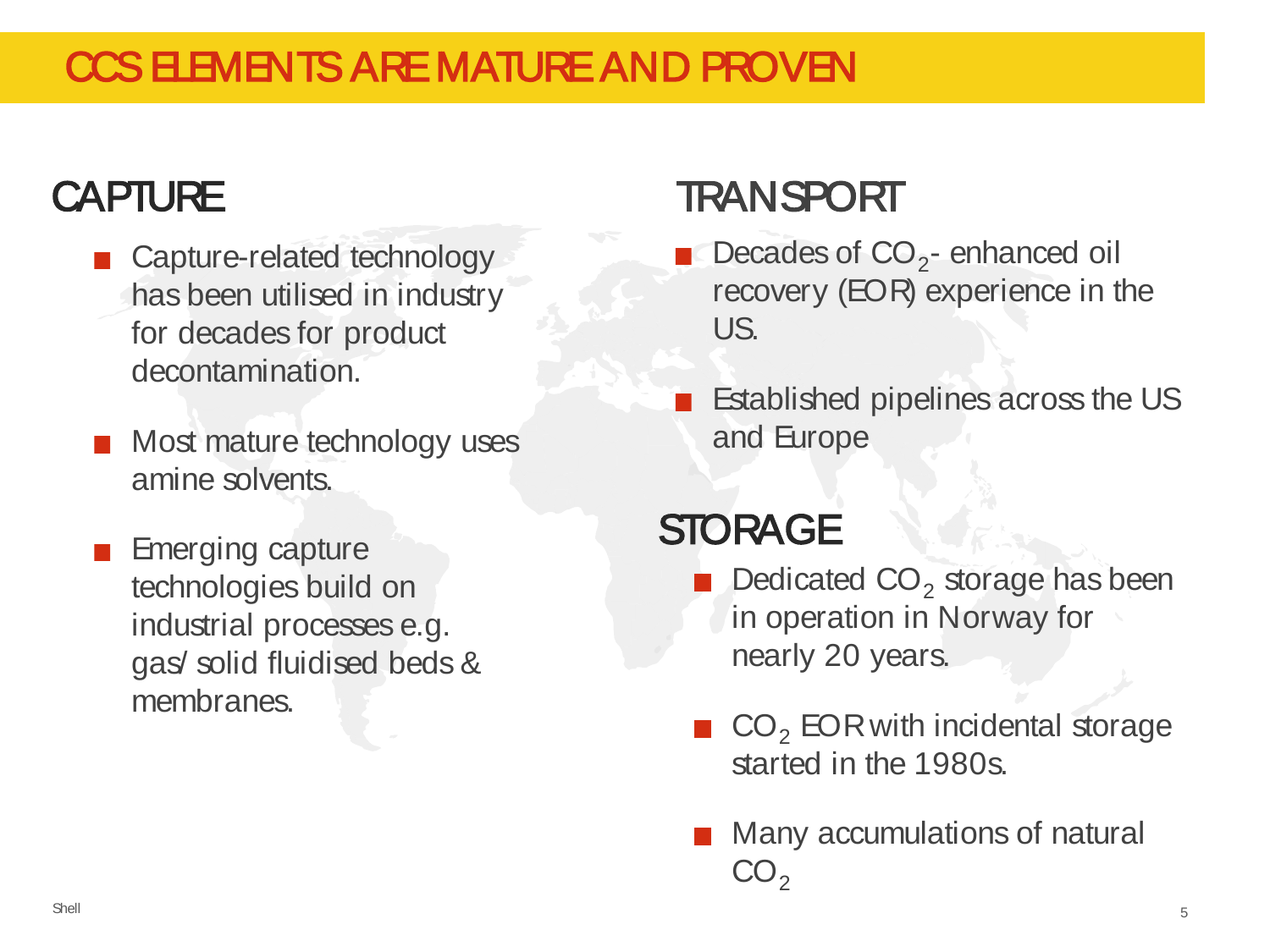## SPOTLIGHT ON QUEST

- Delivering large scale emissions reductions, from upgrading at Scotford
- 1 million tonnes of  $CO_2$ / year already stored over 0.5 million tonnes since startup
- Equivalent to removing  $250,000$  cars (EU) from the road every year
- Deep secure saline storage
- Site specific risk assessment, monitoring plan and response plan
- $\blacksquare$  DNV Storage & monitoring plans certified
- Licensed by Albertan regulators



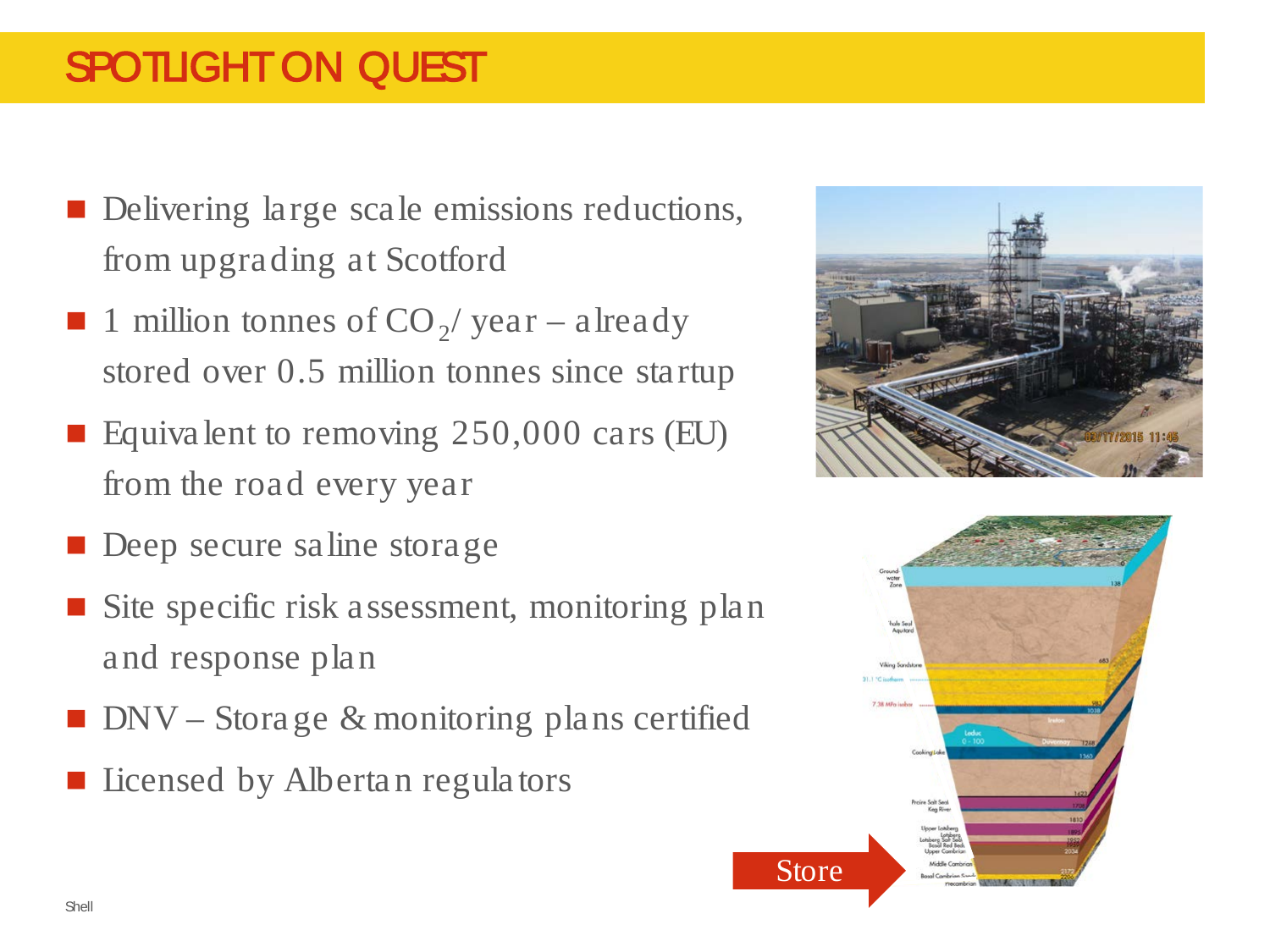# ACCOUNTING AND MONITORING 2.0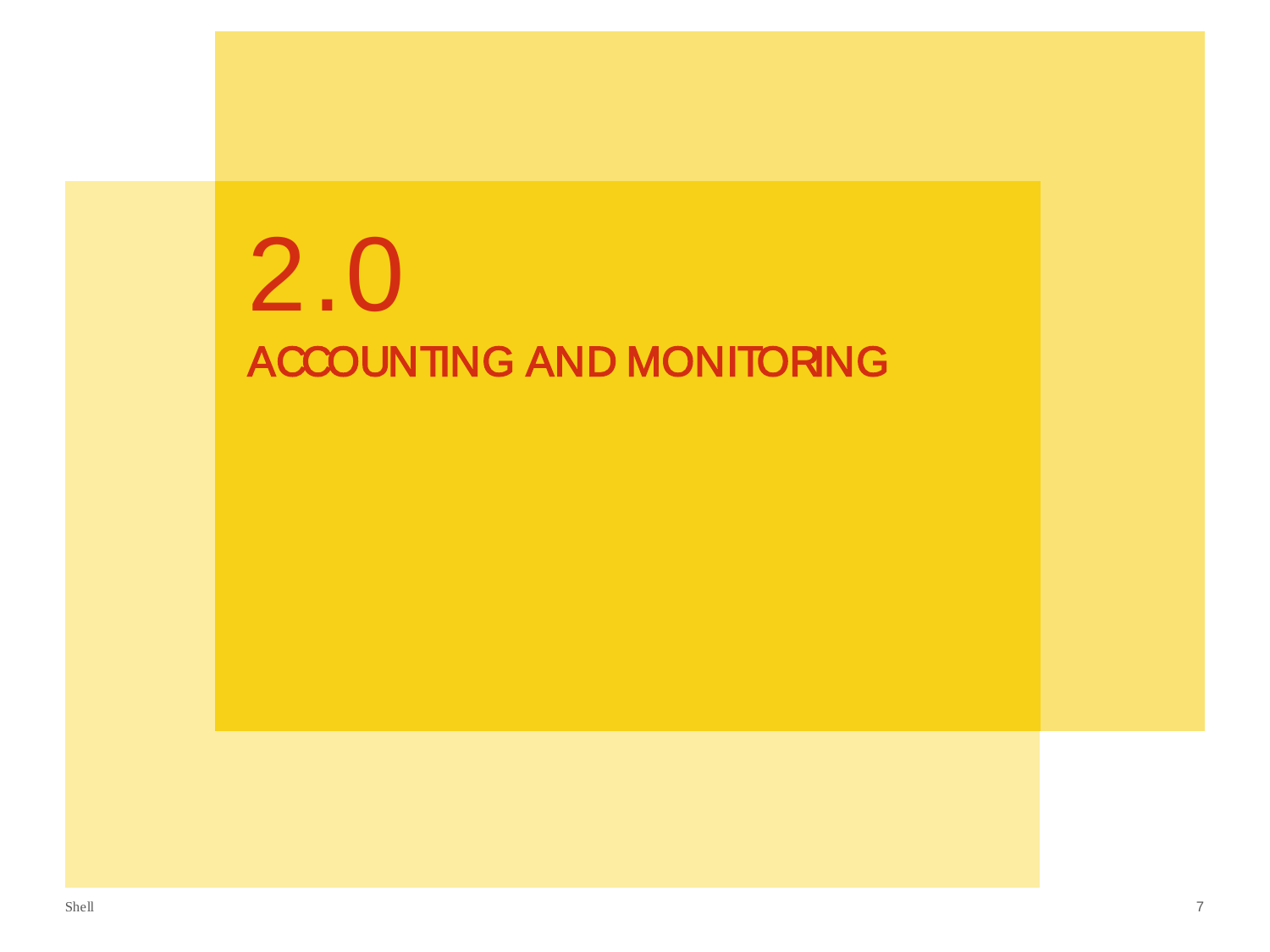## PRINCIPLES FOR CONSIDERATION

- 1) Simple, stimulate CCS deployment
- 2) Reasonable Equivalence for CCS in out-of-state jurisdictions (LCFS)
- 3) Difference between  $CO<sub>2</sub>$  avoided and  $CO<sub>2</sub>$  stored; Avoid double counting in jurisdictions with comprehensive GHG regulation
	- Options: (a) Credit for double counted  $CO<sub>2</sub>$ , (b) Credit for gross storage for first **X** years, then shift to  $CO<sub>2</sub>$  avoided
- 4)  $CO<sub>2</sub>$  avoided should include indirect emissions factor for absorbants
- 5) CO<sub>2</sub> avoided should not include system construction or materials used
- 6) Leakage defined as release to atmosphere
- 7) Start date = first injection; End date = 2-5 years after last injection (or date of liability transfer to state).
- 8) Review quantification protocol performance after Xyears

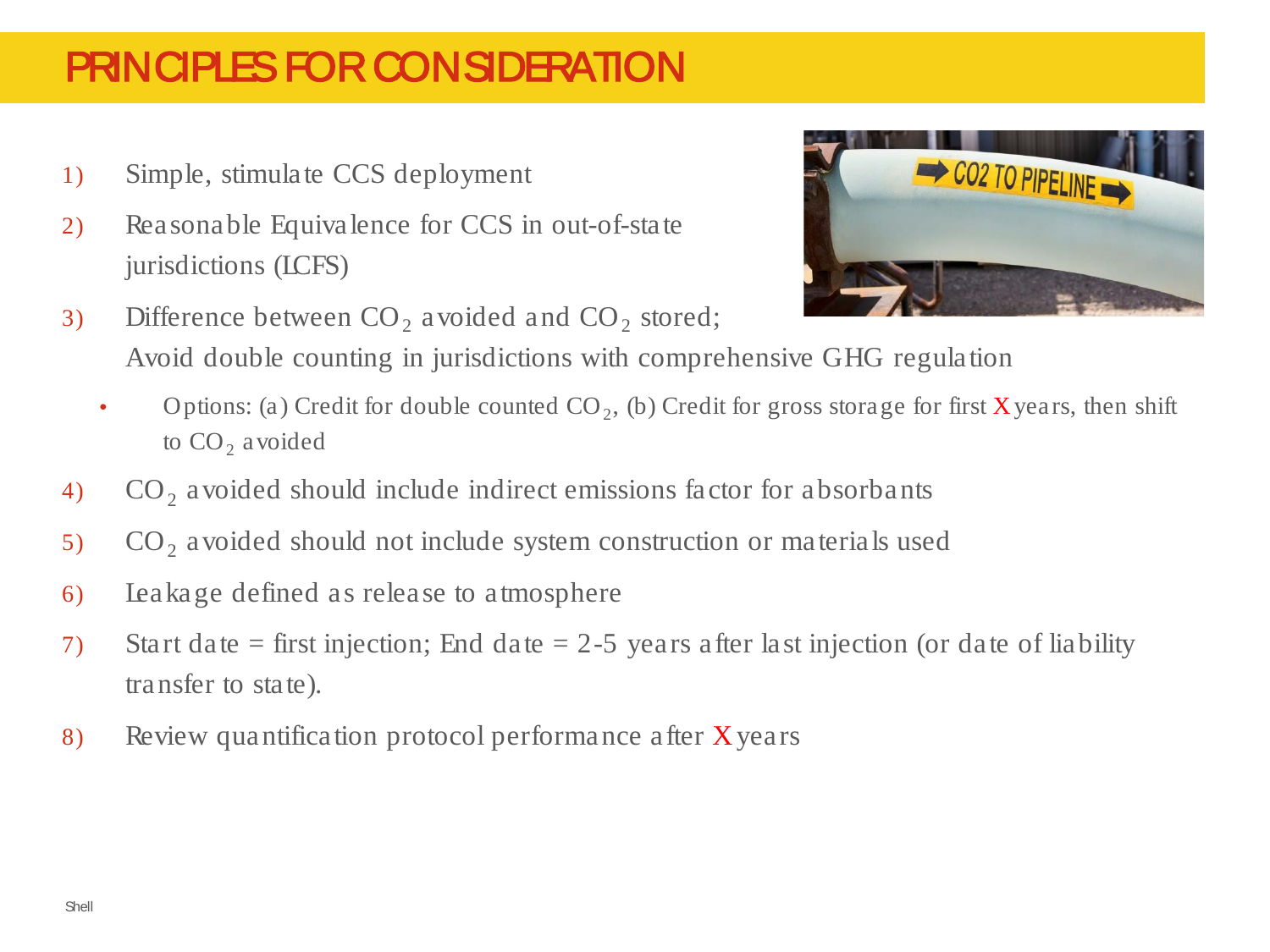### PRINCIPLES FOR CONSIDERATION

- 1) Presumption is zero leakage to atmosphere postinjection
	- Good site selection is key
	- Risk-based MRV (third party review for early projects?)
	- Revisit operational plans if migration is detected outside of primary store
	- Best engineering estimate to quantify leakage to atmosphere
	- Surface  $CO<sub>2</sub>$  flux can be highly variable (many factors influence) – assurance monitoring
- 2) Fugitives in dense phase system would be readily visible. Dense phase systems do not suffer from persistent undetected fugitives.





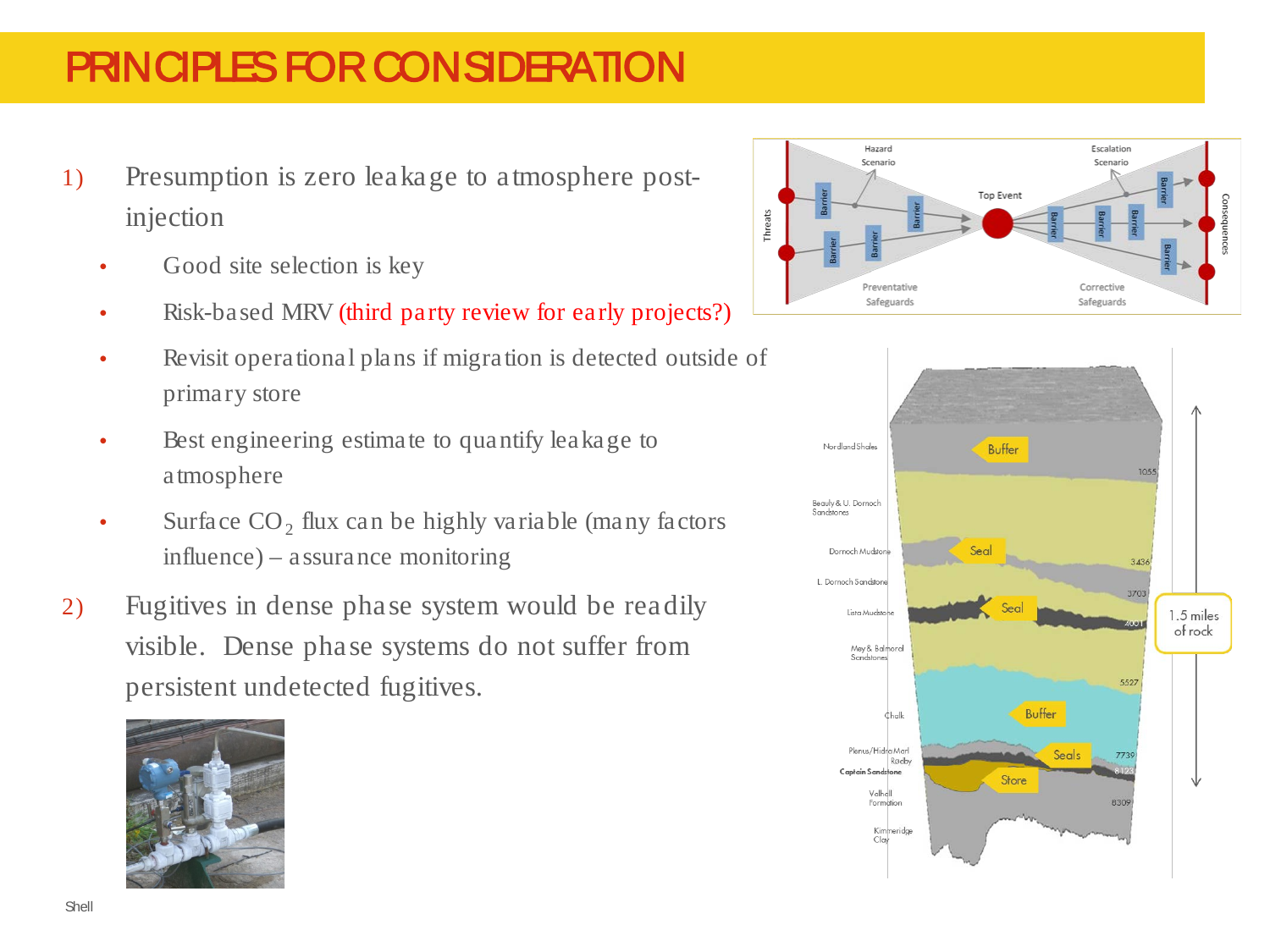### MONITORING: SURFACE VS. DEEP, NOISE VS. SIGNAL

- Above ground and soil monitoring is best suited to assurance
	- $\blacksquare$  Natural variability in CO<sub>2</sub> flux measurements means that surface measurements are not diagnostic of subsurface migration.
- Deep geophysical monitoring is best suited for detection of migration
	- Conformance
	- Containment

Simulated seismic signal from  $CO<sub>2</sub>$ migration above the store (Peterhead, UK)evel 2 (Mean/T-Jan 1, 2030)

Measurements of Natural  $CO<sub>2</sub>$  flux at Weyburn showing seasonal variations.



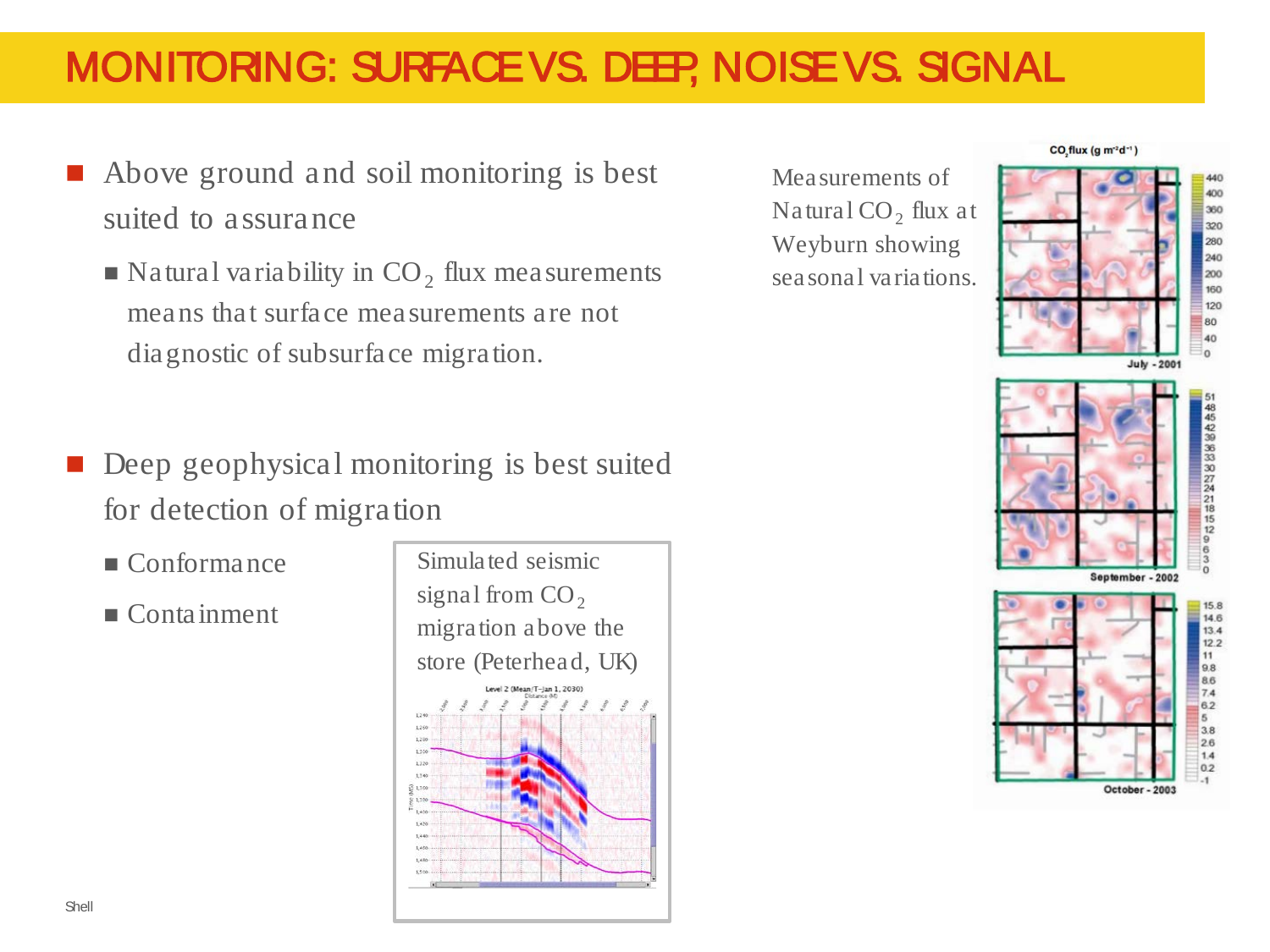### METERING COMMENTS

Treat in a similar manner to natural gas metering

- 1) Meter  $CO<sub>2</sub>$  post compression (quality)
- 2) Meter  $CO<sub>2</sub>$  at distribution manifold in field (fiscal quality)
- 3) Meter  $CO<sub>2</sub>$  at individual injection wellheads
- 4) Calibrate meters to manufacturer specifications on frequency defined by common standards body
- 5) Expect meters for purchased energy inputs (electricity, natural gas)